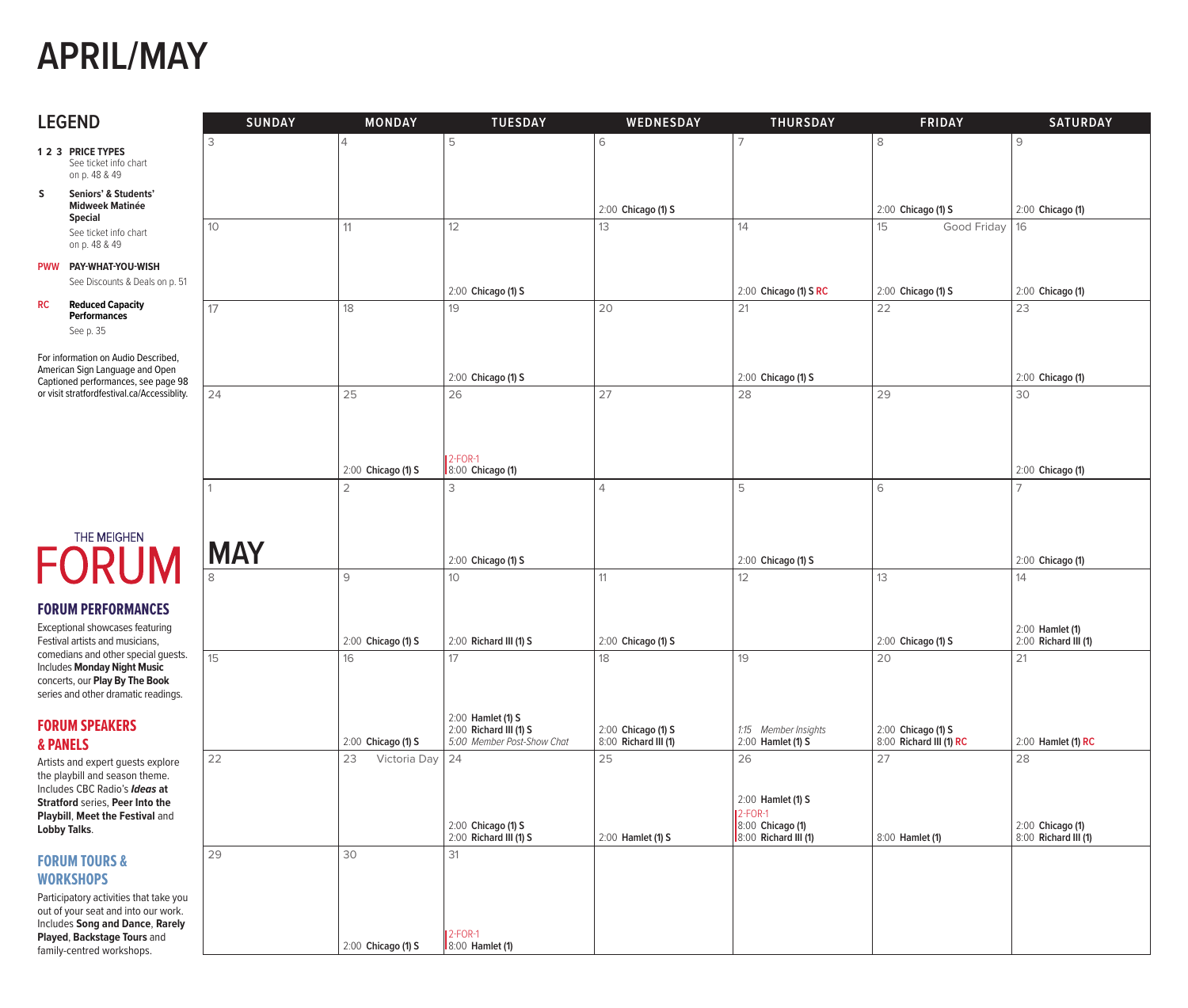## **JUNE**

| <b>LEGEND</b>                                |                                                                                                                                                                                                                   | <b>SUNDAY</b>                                                            | <b>MONDAY</b>                                 | <b>TUESDAY</b>                                                   | WEDNESDAY                                                                                              | <b>THURSDAY</b>                                                         | <b>FRIDAY</b>                                                                         | <b>SATURDAY</b>                                                                                             |
|----------------------------------------------|-------------------------------------------------------------------------------------------------------------------------------------------------------------------------------------------------------------------|--------------------------------------------------------------------------|-----------------------------------------------|------------------------------------------------------------------|--------------------------------------------------------------------------------------------------------|-------------------------------------------------------------------------|---------------------------------------------------------------------------------------|-------------------------------------------------------------------------------------------------------------|
| 1 2 3 PRICE TYPES                            |                                                                                                                                                                                                                   |                                                                          |                                               |                                                                  |                                                                                                        | $\overline{2}$                                                          | 3                                                                                     | $\overline{4}$                                                                                              |
|                                              | See ticket info chart<br>on p. 48 & 49                                                                                                                                                                            |                                                                          |                                               |                                                                  |                                                                                                        | <b>OPENING</b><br>Hamlet                                                | <b>OPENING</b><br>Chicago                                                             | <b>OPENING</b><br><b>Richard III</b>                                                                        |
| s<br><b>Special</b>                          | Seniors' & Students'<br><b>Midweek Matinée</b><br>See ticket info chart<br>on p. 48 & 49                                                                                                                          |                                                                          |                                               |                                                                  |                                                                                                        |                                                                         |                                                                                       |                                                                                                             |
|                                              | PWW PAY-WHAT-YOU-WISH<br>See Discounts & Deals on p. 51                                                                                                                                                           |                                                                          |                                               |                                                                  | 2:00 Chicago (1) S<br>8:00 Richard III (1)                                                             | 7:30 Hamlet (1)                                                         | 2:00 Richard III (1) S<br>5:00 PWC Member<br>Opening Night Dinner<br>8:00 Chicago (1) | 2:00 Hamlet (1)<br>8:00 Chicago (1)<br>8:00 Richard III (1)                                                 |
| RC<br>See p. 35                              | <b>Reduced Capacity</b><br><b>Performances</b>                                                                                                                                                                    | 5                                                                        | 6                                             | $\overline{7}$                                                   | 8                                                                                                      | 9                                                                       | 10 <sup>°</sup>                                                                       | 11                                                                                                          |
|                                              | For information on Audio Described,<br>American Sign Language and Open<br>Captioned performances, see page 98<br>or visit stratfordfestival.ca/Accessiblity.                                                      |                                                                          |                                               |                                                                  | 2:00 Chicago (2) S                                                                                     |                                                                         |                                                                                       | 2:00 Hamlet (2)<br>2:00 Little Women (2)<br>8:00 Chicago (2)                                                |
|                                              |                                                                                                                                                                                                                   |                                                                          |                                               | 2:00 Hamlet (2) S                                                | 2:00 Richard III (2) S                                                                                 |                                                                         | 2:00 Chicago (2) S                                                                    | 8:00 Richard III (2)                                                                                        |
|                                              |                                                                                                                                                                                                                   | 12                                                                       | 13                                            | 14                                                               | 15                                                                                                     | 16                                                                      | 17                                                                                    | 18                                                                                                          |
|                                              | THE MEIGHEN<br><b>FORUM</b><br><b>FORUM PERFORMANCES</b>                                                                                                                                                          | 2:00 Chicago (2)                                                         |                                               | 2:00 All's Well (2) S                                            | 1:15 Member Insights<br>$2:00$ Chicago (2) $S$<br>2:00 Little Women (2) S<br>2:00 Richard III (2) S    | 2:00 All's Well (2) S<br>$2$ -FOR-1<br>8:00 Hamlet (2)                  | $2:00$ Chicago (2) S<br>8:00 Richard III (2)                                          | 2:00 Chicago (2)<br>$2:00$ Richard III (2)<br>2:00 Every Little Nookie (2)<br>8:00 All's Well (2)           |
|                                              | Exceptional showcases featuring<br>Festival artists and musicians,<br>comedians and other special guests.<br>Includes Monday Night Music<br>concerts, our Play By The Book<br>series and other dramatic readings. | 19                                                                       | 20                                            | National Indigenous<br>21<br>Peoples Day                         | 22                                                                                                     | 23                                                                      | 24                                                                                    | 25<br>Michigan Members Weekend                                                                              |
| <b>FORUM SPEAKERS</b><br>& PANELS            | Artists and expert guests explore<br>the playbill and season theme.<br>Includes CBC Radio's Ideas at                                                                                                              | 2:00 Hamlet (2)<br>2:00 Little Women (2)                                 |                                               | 2:00 Richard III (2) S                                           | 2:00 Hamlet (2) S<br>2:00 Little Women (2) S<br>5:00 Member Post-Show Chat<br>8:00 Chicago (2)         | 2:00 Every Little Nookie (2) S<br><b>2-FOR-1</b><br>8:00 All's Well (2) | 2:00 Every Little Nookie (2) S<br>8:00 Chicago (2)                                    | 2:00 Chicago (2)<br>2:00 Little Women (2)<br>2:00 Richard III (2)<br>8:00 Hamlet (2)<br>8:00 All's Well (2) |
| Lobby Talks.                                 | <b>Stratford series, Peer Into the</b><br>Playbill, Meet the Festival and                                                                                                                                         | 26<br>Michigan Members Weekend                                           | 27                                            | 28                                                               | 29                                                                                                     | 30                                                                      |                                                                                       |                                                                                                             |
| <b>FORUM TOURS &amp;</b><br><b>WORKSHOPS</b> | Participatory activities that take you                                                                                                                                                                            |                                                                          |                                               |                                                                  |                                                                                                        |                                                                         |                                                                                       |                                                                                                             |
|                                              | out of your seat and into our work.<br>Includes Song and Dance, Rarely<br>Played, Backstage Tours and<br>family-centred workshops.                                                                                | 2:00 Chicago (2)<br>2:00 Richard III (2)<br>2:00 Every Little Nookie (2) | 7:30 Monday Night Music  8:00 Richard III (2) | 2:00 Chicago (2) S<br>2:00 Little Women (2) S<br><b>12-FOR-1</b> | 11:00 Lobby Talk<br>2:00 Hamlet (2) PWW<br>8:00 All's Well (2) PWW<br>8:00 Every Little Nookie (2) PWW | 2:00 Chicago (2) PWW<br>8:00 Little Women (2) PWW                       |                                                                                       |                                                                                                             |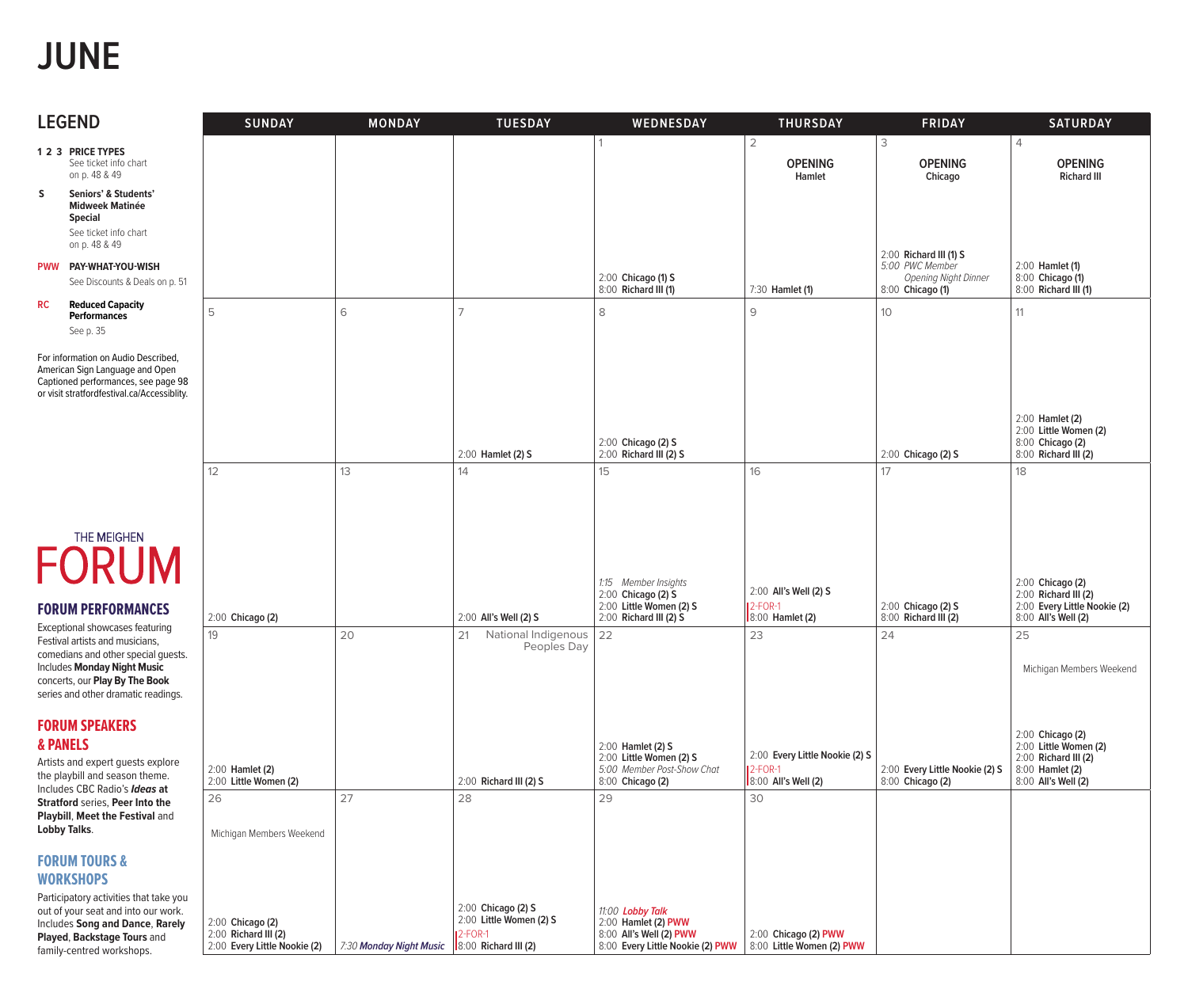# **JULY**

| <b>LEGEND</b>                                                                                                                                                                                                              | <b>SUNDAY</b>                                                                                                           | <b>MONDAY</b>                 | <b>TUESDAY</b>                                                                                                                               | WEDNESDAY                                                                                                                                                            | <b>THURSDAY</b>                                                                                                                              | <b>FRIDAY</b>                                                                                                                                     | <b>SATURDAY</b>                                                                                                                                                               |
|----------------------------------------------------------------------------------------------------------------------------------------------------------------------------------------------------------------------------|-------------------------------------------------------------------------------------------------------------------------|-------------------------------|----------------------------------------------------------------------------------------------------------------------------------------------|----------------------------------------------------------------------------------------------------------------------------------------------------------------------|----------------------------------------------------------------------------------------------------------------------------------------------|---------------------------------------------------------------------------------------------------------------------------------------------------|-------------------------------------------------------------------------------------------------------------------------------------------------------------------------------|
| 1 2 3 PRICE TYPES<br>See ticket info chart<br>on p. 48 & 49                                                                                                                                                                |                                                                                                                         |                               |                                                                                                                                              |                                                                                                                                                                      |                                                                                                                                              | Canada Day                                                                                                                                        | $\overline{2}$                                                                                                                                                                |
| s<br>Seniors' & Students'<br><b>Midweek Matinée</b><br><b>Special</b><br>See ticket info chart<br>on p. 48 & 49                                                                                                            |                                                                                                                         |                               |                                                                                                                                              |                                                                                                                                                                      |                                                                                                                                              |                                                                                                                                                   |                                                                                                                                                                               |
| PWW PAY-WHAT-YOU-WISH<br>See Discounts & Deals on p. 51                                                                                                                                                                    |                                                                                                                         |                               |                                                                                                                                              |                                                                                                                                                                      |                                                                                                                                              | 2:00 Chicago (2) S RC<br>8:00 All's Well (2) RC<br>8:00 Every Little Nookie (2) PWW                                                               | 2:00 Chicago (2) PWW<br>2:00 Richard III (2) RC<br>8:00 Every Little Nookie (2) RC                                                                                            |
| <b>RC</b><br><b>Reduced Capacity</b><br><b>Performances</b><br>See p. 35                                                                                                                                                   | 3                                                                                                                       | $\overline{4}$                | 5                                                                                                                                            | 6                                                                                                                                                                    | $\overline{7}$<br><b>OPENING</b><br><b>Little Women</b>                                                                                      | 8<br><b>OPENING</b><br>All's Well That Ends Well                                                                                                  | q<br><b>OPENING</b><br><b>Every Little Nookie</b>                                                                                                                             |
| For information on Audio Described,<br>American Sign Language and Open<br>Captioned performances, see page 98<br>or visit stratfordfestival.ca/Accessiblity.                                                               | $2:00$ Hamlet (2) RC<br>2:00 Little Women (2) RC                                                                        |                               | 2:00 Little Women (2)                                                                                                                        | 9:30 Meet the Festival<br>2:00 Hamlet (2)<br>2:00 Every Little Nookie (2)<br>8:00 Chicago (2)<br>8:00 All's Well (2)                                                 | 10:00 Peer Into the Playbill<br>2:00 Chicago (2)<br>5:00 Lobby Talk<br>8:00 Little Women (2)<br><b>12-FOR-1</b><br>8:00 Richard III (2)      | 2:00 Every Little Nookie (2)<br>5:00 PWC Member<br>Opening Night Dinner<br>8:00 All's Well (2)                                                    | 10:30 <b>CBC</b> Ideas<br>10:30 Forum Workshop<br>2:00 Chicago (2)<br>2:00 Richard III (2)<br>8:00 Hamlet (2)<br>8:00 Every Little Nookie (2)                                 |
|                                                                                                                                                                                                                            | 10                                                                                                                      | 11                            | 12                                                                                                                                           | 13                                                                                                                                                                   | 14                                                                                                                                           | 15                                                                                                                                                | 16                                                                                                                                                                            |
| THE MEIGHEN<br><b>FORUM</b><br><b>FORUM PERFORMANCES</b><br>Exceptional showcases featuring                                                                                                                                | 10:00 Avon Backstage Tour<br>10:30 CBC Ideas<br>11:00 Forum Workshop<br>2:00 Chicago (2)<br>2:00 Little Women (2)<br>17 | 7:30 Monday Night Music<br>18 | $2$ -FOR-1<br>8:00 Every Little Nookie (2)<br>19                                                                                             | 9:30 Meet the Festival<br>11:00 Lobby Talk<br>2:00 Chicago (2)<br>2:00 All's Well (2)<br>5:00 Member Post-Show Chat<br>8:00 Hamlet (2)<br>8:00 Richard III (2)<br>20 | 2:00 Little Women (2)<br><b>12-FOR-1</b><br>8:00 Chicago (2)<br>8:00 Play by the Book<br>21                                                  | 10:00 TPT Backstage Tour<br>11:00 PWC Member Chat<br>2:00 All's Well (2)<br>5:00 Member Post-Show Chat<br>8:00 Every Little Nookie (2)<br>22      | <b>NY Times at Stratford</b><br>10:30 Ask the NY Times<br>2:00 Hamlet (2)<br>2:00 Every Little Nookie (2)<br>8:00 Chicago (2)<br>8:00 Ron James<br>8:00 Richard III (2)<br>23 |
| Festival artists and musicians,<br>comedians and other special guests.<br>Includes Monday Night Music<br>concerts, our Play By The Book<br>series and other dramatic readings.                                             | <b>NY Times at Stratford</b>                                                                                            |                               |                                                                                                                                              |                                                                                                                                                                      |                                                                                                                                              |                                                                                                                                                   |                                                                                                                                                                               |
| <b>FORUM SPEAKERS</b><br><b>&amp; PANELS</b><br>Artists and expert guests explore<br>the playbill and season theme.<br>Includes CBC Radio's Ideas at<br>Stratford series, Peer Into the                                    | 10:30 New Beginnings<br>2:00 Chicago (2)<br>2:00 Little Women (2)<br>24                                                 | 7:30 Dayna Manning<br>25      | 10:00 TPT Backstage Tour<br>11:00 Lobby Talk<br>2:00 Chicago (2)<br>$2:00$ Richard III $(2)$<br><b>12-FOR-1</b><br>8:00 All's Well (2)<br>26 | 9:30 Meet the Festival<br>2:00 Little Women (2)<br>8:00 Every Little Nookie (2)<br>27                                                                                | 10:00 Peer into the Playbill<br>10:30 Forum Workshop<br>2:00 Chicago (2)<br>2:00 Richard III (2)<br><b>12-FOR-1</b><br>8:00 Hamlet (2)<br>28 | 11:00 PWC Member Chat<br>2:00 Little Women (2)<br>8:00 Happy Funny Amazing Live<br>8:00 Every Little Nookie (2)<br>11:15 Funny Forum Friday<br>29 | 10:30 PWC Director's Day<br>10:30 CBC Ideas<br>2:00 Hamlet (2)<br>2:00 Richard III (2)<br>8:00 Chicago (2)<br>8:00 All's Well (2)<br>30                                       |
| Playbill, Meet the Festival and<br><b>Lobby Talks.</b><br><b>FORUM TOURS &amp;</b><br><b>WORKSHOPS</b><br>Participatory activities that take you<br>out of your seat and into our work.<br>Includes Song and Dance, Rarely | 10:30 <b>CBC Ideas</b><br>2:00 Little Women (2)<br>31                                                                   |                               | 2:00 Little Women (2)                                                                                                                        | 9:30 Meet the Festival<br>10:30 Rarely Played<br>2:00 Hamlet (2)                                                                                                     | 10:00 Peer Into the Playbill<br>2:00 All's Well (2)<br>2:00 Hamlet-911 (2)                                                                   |                                                                                                                                                   | 2:00 Chicago (2)<br>2:00 All's Well (2)                                                                                                                                       |
| Played, Backstage Tours and<br>family-centred workshops.                                                                                                                                                                   | 2:00 Little Women (2) RC<br>2:00 Hamlet-911 (2) RC                                                                      | 7:30 Monday Night Music       | $2-FOR-1$<br>8:00 Every Little Nookie (2)                                                                                                    | 8:00 Chicago (2)<br>8:00 Richard III (2)                                                                                                                             | <b>2-FOR-1</b><br>8:00 Little Women (2)                                                                                                      | 2:00 Chicago (2)<br>8:00 Richard III (2)                                                                                                          | 8:00 Hamlet (2)<br>8:00 Every Little Nookie (2)                                                                                                                               |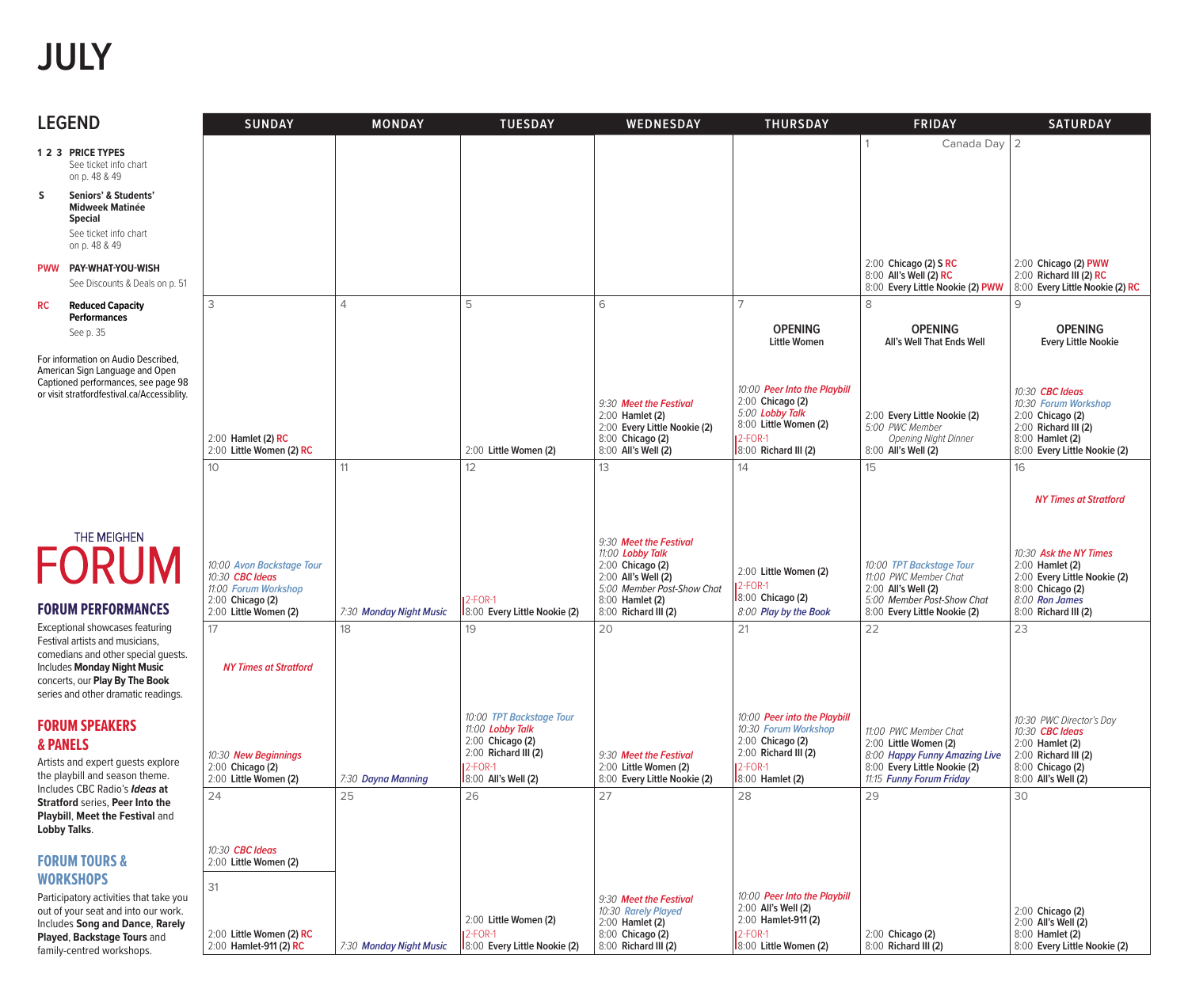# **AUGUST**

| <b>LEGEND</b>                                                                                                                                                                                                                | <b>SUNDAY</b>                                                                                                                                         | <b>MONDAY</b>                 | <b>TUESDAY</b>                                                                                                                                                 | WEDNESDAY                                                                                                                                                                                                              | <b>THURSDAY</b>                                                                                                                                                                            | <b>FRIDAY</b>                                                                                                                                                                                                             | <b>SATURDAY</b>                                                                                                                                                                                     |
|------------------------------------------------------------------------------------------------------------------------------------------------------------------------------------------------------------------------------|-------------------------------------------------------------------------------------------------------------------------------------------------------|-------------------------------|----------------------------------------------------------------------------------------------------------------------------------------------------------------|------------------------------------------------------------------------------------------------------------------------------------------------------------------------------------------------------------------------|--------------------------------------------------------------------------------------------------------------------------------------------------------------------------------------------|---------------------------------------------------------------------------------------------------------------------------------------------------------------------------------------------------------------------------|-----------------------------------------------------------------------------------------------------------------------------------------------------------------------------------------------------|
| 1 2 3 PRICE TYPES<br>See ticket info chart<br>on p. 48 & 49                                                                                                                                                                  |                                                                                                                                                       | Civic Holiday                 | $\overline{2}$                                                                                                                                                 | 3                                                                                                                                                                                                                      | $\overline{4}$                                                                                                                                                                             | 5                                                                                                                                                                                                                         | 6<br><b>Chicago Tribune Day</b>                                                                                                                                                                     |
| s<br>Seniors' & Students'<br><b>Midweek Matinée</b><br><b>Special</b><br>See ticket info chart<br>on p. 48 & 49<br>PWW PAY-WHAT-YOU-WISH<br>See Discounts & Deals on p. 51                                                   |                                                                                                                                                       |                               | 11:00 Lobby Talk<br>2:00 Chicago (2)<br>2:00 Richard III (2)<br>12-FOR-1<br>8:00 Every Little Nookie (2)                                                       | 9:30 Meet the Festival<br>2:00 Little Women (2)<br>2:00 Hamlet-911 (2)                                                                                                                                                 | 10:00 Peer Into the Playbill<br>2:00 Chicago (2)<br>2:00 All's Well (2)<br>5:00 Member Post-Show Chat<br>5:00 Lobby Talk<br><b>12-FOR-1</b><br>$8:00$ Hamlet (2)<br>8:00 Play by the Book  | 11:00 PWC Member Chat<br>2:00 Little Women (2)<br>2:00 Hamlet-911 (2)<br>8:00 Happy Funny Amazing Live<br>8:00 Every Little Nookie (2)<br>11:15 Funny Forum Friday                                                        | 10:30 He Had it Coming<br>2:00 Hamlet (2)<br>2:00 All's Well (2)<br>5:00 Lobby Talk: Chris Jones<br>8:00 Chicago (2)<br>8:00 Richard III (2)                                                        |
| <b>RC</b><br><b>Reduced Capacity</b><br><b>Performances</b><br>See p. 35                                                                                                                                                     |                                                                                                                                                       | 8                             | 9                                                                                                                                                              | 10                                                                                                                                                                                                                     | 11                                                                                                                                                                                         | 12                                                                                                                                                                                                                        | 13                                                                                                                                                                                                  |
| For information on Audio Described,<br>American Sign Language and Open<br>Captioned performances, see page 98<br>or visit stratfordfestival.ca/Accessiblity.                                                                 | 10:30 Speaker: Ann-Marie<br><b>MacDonald</b><br>2:00 Chicago (2)<br>2:00 Richard III (2)                                                              | 7:30 Monday Night Music       | 10:30 PWC Member/Prospero<br>Society Event<br>2:00 The Miser (2)<br>2:00 Little Women (2)<br>2-FOR-1<br>8:00 Hamlet-911 (2)                                    | 9:30 Meet the Festival<br>11:00 Lobby Talk<br>2:00 Chicago (2)<br>2:00 All's Well (2)<br>8:00 Hamlet (2)<br>8:00 Richard III (2)                                                                                       | 10:00 Peer Into the Playbill<br>2:00 The Miser (2)<br>2:00 King's Horseman (2)<br>$2$ -FOR-1<br>8:00 Chicago (2)<br>8:00 Every Little Nookie (2)                                           | 9:30 Talking Theatre<br>10:30 Forum Workshop<br>11:00 PWC Member Chat<br>2:00 Chicago (2)<br>2:00 Richard III (2)<br>8:00 All's Well (2)<br>11:15 Funny Forum Friday                                                      | 10:00 Avon Backstage Tour<br>10:30 <b>CBC Ideas</b><br>11:00 Forum Workshop<br>2:00 Chicago (2)<br>2:00 Little Women (2)<br>2:00 Richard III (2)<br>8:00 Hamlet (2)<br>8:00 Every Little Nookie (2) |
|                                                                                                                                                                                                                              | 14                                                                                                                                                    | 15                            | 16                                                                                                                                                             | 17                                                                                                                                                                                                                     | 18                                                                                                                                                                                         | 19                                                                                                                                                                                                                        | 20                                                                                                                                                                                                  |
| THE MEIGHEN<br><b>FORUM</b><br><b>FORUM PERFORMANCES</b>                                                                                                                                                                     | 10:30 Speaker: Tomson<br><b>Highway</b><br>2:00 The Miser (2)<br>2:00 King's Horseman (2)<br>2:00 Hamlet-911 (2)                                      | 7:30 Songs in the Key of Cree | 1:15 Member Insights<br>2:00 The Miser (2)<br>2:00 All's Well (2)<br>$2-FOR-1$<br>8:00 King's Horseman (2)                                                     | 9:30 Meet the Festival<br>2:00 Chicago (2)<br>2:00 Richard III (2)<br>2:00 Hamlet-911 (2)<br>5:00 Lobby Talk<br>8:00 Hamlet (2)<br>8:00 Freedom Cabaret 2.0<br>8:00 Every Little Nookie (2)                            | 10:00 Peer Into the Playbill<br>10:30 Forum Workshop<br>2:00 Chicago (2)<br>2:00 Little Women (2)<br>2:00 King's Horseman (2)<br>2-FOR-1<br>8:00 The Miser (2)<br>8:00 Freedom Cabaret 2.0 | 9:30 Talking Theatre<br>10:00 TPT Backstage Tour<br>11:00 PWC Member Chat<br>2:00 Richard III (2)<br>2:00 Hamlet-911 (2)<br>8:00 Chicago (2)<br>8:00 Freedom Cabaret 2.0<br>11:15 Funny Forum Friday                      | 2:00 Hamlet (2)<br>2:00 All's Well (2)<br>2:00 Every Little Nookie (2)<br>5:30 Freedom Cabaret 2.0<br>8:00 Chicago (2)<br>8:00 Little Women (2)<br>8:00 Richard III (2)                             |
| Exceptional showcases featuring<br>Festival artists and musicians,                                                                                                                                                           | 21                                                                                                                                                    | 22                            | 23                                                                                                                                                             | 24                                                                                                                                                                                                                     | 25                                                                                                                                                                                         | 26                                                                                                                                                                                                                        | 27                                                                                                                                                                                                  |
| comedians and other special guests.<br><b>Includes Monday Night Music</b>                                                                                                                                                    |                                                                                                                                                       |                               |                                                                                                                                                                |                                                                                                                                                                                                                        | <b>OPENING</b><br>Hamlet-911                                                                                                                                                               | <b>OPENING</b><br><b>The Miser</b>                                                                                                                                                                                        | <b>OPENING</b><br>Death and the King's Horseman                                                                                                                                                     |
| concerts, our Play By The Book<br>series and other dramatic readings.<br><b>FORUM SPEAKERS</b><br>& PANELS<br>Artists and expert guests explore<br>the playbill and season theme.<br>Includes CBC Radio's Ideas at           | 10:30 Speaker: Bob Rae<br>11:00 Forum Workshop<br>2:00 The Miser (2)<br>2:00 Little Women (2)<br>2:00 King's Horseman (2)<br>8:00 Freedom Cabaret 2.0 | 7:30 Monday Night Music       | 10:00 TPT Backstage Tour<br>2:00 The Miser (2)<br>2:00 Freedom Cabaret 2.0<br>2:00 1939 (2)<br><b>12-FOR-1</b><br>8:00 Chicago (2)<br>8:00 King's Horseman (2) | 9:30 Meet the Festival<br>10:30 Rarely Played<br>2:00 Chicago (2)<br>2:00 Richard III (2)<br>2:00 Every Little Nookie (2)<br>5:30 Freedom Cabaret 2.0<br>8:00 Hamlet (2)<br>8:00 All's Well (2)<br>8:00 Hamlet-911 (2) | 10:00 Peer Into the Playbill<br>2:00 Little Women (2)<br>2:00 Freedom Cabaret 2.0<br>$2$ -FOR-1<br>8:00 The Miser (2)<br>8:00 King's Horseman (2)<br>8:00 Hamlet-911 (2)                   | 11:00 PWC Member Chat<br>2:00 All's Well (2)<br>2:00 Every Little Nookie (2)<br>5:00 US/PWC Member<br>Opening Night Dinner<br>8:00 The Miser (2)<br>8:00 Freedom Cabaret 2.0<br>8:00 1939 (2)<br>11:15 Funny Forum Friday | 2:00 Chicago (2)<br>2:00 Little Women (2)<br>2:00 Freedom Cabaret 2.0<br>8:00 Chicago (2)<br>8:00 King's Horseman (2)<br>8:00 Every Little Nookie (2)                                               |
| <b>Stratford series, Peer Into the</b><br>Playbill, Meet the Festival and<br><b>Lobby Talks.</b>                                                                                                                             | 28                                                                                                                                                    | 29                            | 30                                                                                                                                                             | 31                                                                                                                                                                                                                     |                                                                                                                                                                                            |                                                                                                                                                                                                                           |                                                                                                                                                                                                     |
| <b>FORUM TOURS &amp;</b><br><b>WORKSHOPS</b><br>Participatory activities that take you<br>out of your seat and into our work.<br>Includes Song and Dance, Rarely<br>Played, Backstage Tours and<br>family-centred workshops. | 2:00 Hamlet (2)<br>2:00 Richard III (2)<br>2:00 1939 (2)<br>5:30 Freedom Cabaret 2.0 7:30 Ron Sexsmith                                                |                               | 2:00 Chicago (2) S<br>2:00 Richard III (2)<br>2:00 1939 (2)<br>$2-FOR-1$<br>8:00 All's Well (2)<br>8:00 Hamlet-911 (2)                                         | 9:30 Meet the Festival<br>11:00 Lobby Talk<br>2:00 The Miser (2) S<br>2:00 King's Horseman (2)<br>8:00 Chicago (2)<br>8:00 Little Women (2)<br>8:00 1939 (2)                                                           |                                                                                                                                                                                            |                                                                                                                                                                                                                           |                                                                                                                                                                                                     |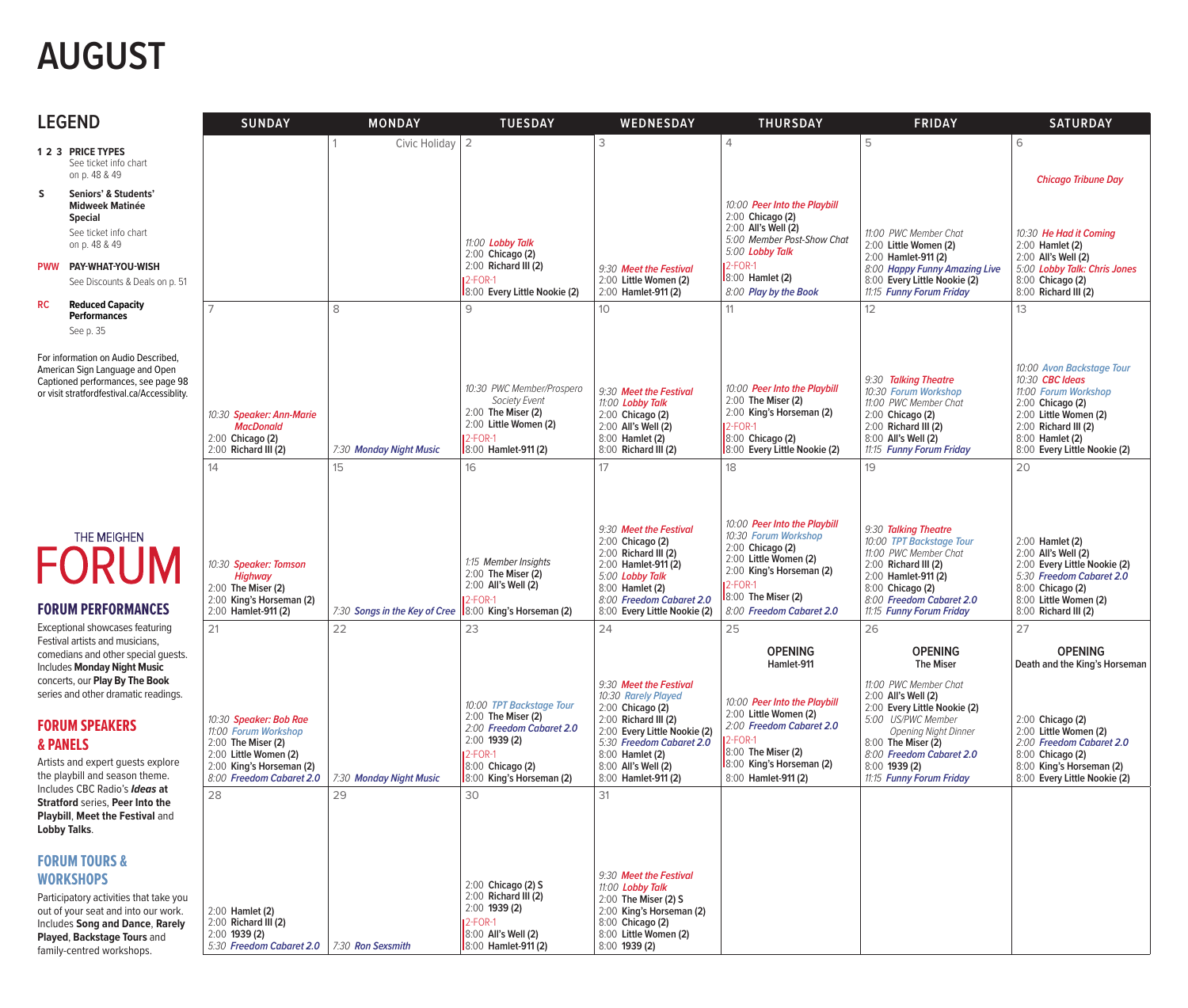#### **SEPTEMBER**

| <b>LEGEND</b>                                                                                                                                                                                         |                                                                                                                                                                                                                              | <b>SUNDAY</b>                                                                                                                   | <b>MONDAY</b>       | <b>TUESDAY</b>                                                                                                                                        | WEDNESDAY                                                                                                                                                                                             | <b>THURSDAY</b>                                                                                                                                                                                                              | <b>FRIDAY</b>                                                                                                                                                                  | <b>SATURDAY</b>                                                                                                                                                                                                                      |
|-------------------------------------------------------------------------------------------------------------------------------------------------------------------------------------------------------|------------------------------------------------------------------------------------------------------------------------------------------------------------------------------------------------------------------------------|---------------------------------------------------------------------------------------------------------------------------------|---------------------|-------------------------------------------------------------------------------------------------------------------------------------------------------|-------------------------------------------------------------------------------------------------------------------------------------------------------------------------------------------------------|------------------------------------------------------------------------------------------------------------------------------------------------------------------------------------------------------------------------------|--------------------------------------------------------------------------------------------------------------------------------------------------------------------------------|--------------------------------------------------------------------------------------------------------------------------------------------------------------------------------------------------------------------------------------|
|                                                                                                                                                                                                       | 1 2 3 PRICE TYPES<br>See ticket info chart<br>on p. 48 & 49                                                                                                                                                                  |                                                                                                                                 |                     |                                                                                                                                                       |                                                                                                                                                                                                       |                                                                                                                                                                                                                              | $\overline{2}$                                                                                                                                                                 | 3                                                                                                                                                                                                                                    |
| S                                                                                                                                                                                                     | Seniors' & Students'<br><b>Midweek Matinée</b><br><b>Special</b><br>See ticket info chart<br>on p. 48 & 49<br>PWW PAY-WHAT-YOU-WISH<br>See Discounts & Deals on p. 51                                                        |                                                                                                                                 |                     |                                                                                                                                                       |                                                                                                                                                                                                       | 10:00 Peer Into the Playbill<br>2:00 Hamlet (2) S<br>2:00 Every Little Nookie (2)<br>5:00 Lobby Talk<br>$2-FOR-1$<br>8:00 Chicago (2)<br>8:00 Richard III (2)                                                                | 2:00 Chicago (2) PWW<br>2:00 Little Women (2) PWW<br>2:00 King's Horseman (2) PWW<br>2:00 Hamlet-911 (2) PWW<br>8:00 The Miser (2) PWW<br>8:00 1939 (2) PWW                    | 2:00 Hamlet (2) PWW<br>2:00 Richard III (2) PWW<br>2:00 Every Little Nookie (2) RC<br>8:00 All's Well (2) PWW<br>8:00 Hamlet-911 (2) RC                                                                                              |
| <b>RC</b>                                                                                                                                                                                             | <b>Reduced Capacity</b><br><b>Performances</b><br>See p. 35                                                                                                                                                                  | $\Delta$                                                                                                                        | 5<br>Labour Day   6 |                                                                                                                                                       | $\overline{7}$                                                                                                                                                                                        | 8                                                                                                                                                                                                                            | 9                                                                                                                                                                              | 10                                                                                                                                                                                                                                   |
|                                                                                                                                                                                                       | For information on Audio Described,<br>American Sign Language and Open<br>Captioned performances, see page 98<br>or visit stratfordfestival.ca/Accessiblity.                                                                 | 2:00 The Miser (2) RC<br>2:00 King's Horseman (2) RC<br>2:00 1939 (2) RC                                                        |                     |                                                                                                                                                       | 9:30 Meet the Festival<br>11:00 Lobby Talk<br>2:00 Little Women (2) S<br>2:00 King's Horseman (2)<br>$2:00$ 1939 (2)<br>8:00 The Miser (2)<br>8:00 All's Well (2)<br>8:00 Hamlet-911 (2)              | 10:00 Peer Into the Playbill<br>2:00 Hamlet (2) S<br>2:00 Every Little Nookie (2)<br>12-FOR-1<br>8:00 Chicago (2)<br>8:00 Richard III (2)<br>8:00 Hamlet-911 (2)                                                             | 11:00 PWC Member Chat<br>2:00 The Miser (2) S<br>2:00 King's Horseman (2)<br>8:00 Hamlet (2)<br>8:00 1939 (2)<br>11:15 Funny Forum Friday                                      | 10:00 TPT Backstage Tour<br>10:30 Speaker: Mervon Mehta<br>2:00 The Miser (2)<br>2:00 Little Women (2)<br>2:00 King's Horseman (2)<br>2:00 Hamlet-911 (2)<br>8:00 Chicago (2)<br>8:00 All's Well (2)<br>8:00 Every Little Nookie (2) |
|                                                                                                                                                                                                       |                                                                                                                                                                                                                              | 11<br><b>OPENING</b>                                                                                                            | 12 <sup>°</sup>     | 13                                                                                                                                                    | 14                                                                                                                                                                                                    | 15                                                                                                                                                                                                                           | 16                                                                                                                                                                             | 17                                                                                                                                                                                                                                   |
|                                                                                                                                                                                                       | THE MEIGHEN<br><b>FORUM</b><br><b>FORUM PERFORMANCES</b>                                                                                                                                                                     | 1939<br>10:00 Avon Backstage Tour<br>10:30 Speaker: Rosalie Abella<br>2:00 Chicago (2)<br>2:00 Richard III (2)<br>8:00 1939 (2) |                     | 11:00 Lobby Talk<br>2:00 Chicago (2) S<br>2:00 King's Horseman (2)<br>$2:00$ 1939 (2)<br><b>12-FOR-1</b><br>8:00 The Miser (2)<br>8:00 Hamlet-911 (2) | 9:30 Meet the Festival<br>1:15 Member Insights<br>2:00 Hamlet (2) S<br>2:00 Little Women (2) S<br>$2:00$ 1939 (2)<br>8:00 Richard III (2)                                                             | 10:00 Peer Into the Playbill<br>2:00 The Miser (2) S<br>2:00 All's Well (2)<br>2:00 Every Little Nookie (2)<br>$2-FOR-1$<br>8:00 Chicago (2)<br>8:00 King's Horseman (2)<br>8:00 Play by the Book                            | 11:00 PWC Member Chat<br>$2:00$ Richard III (2)<br>$2:00$ 1939 (2)<br>8:00 Chicago (2)<br>8:00 All's Well (2)<br>8:00 Happy Funny Amazing Live<br>8:00 Every Little Nookie (2) | 10:30 Speaker: Adam Gopnik<br>10:30 Forum Workshop<br>2:00 Chicago (2)<br>$2:00$ Richard III $(2)$<br>2:00 Hamlet-911 (2)<br>8:00 Hamlet (2)<br>8:00 Every Little Nookie (2)                                                         |
|                                                                                                                                                                                                       | Exceptional showcases featuring<br>Festival artists and musicians,<br>comedians and other special guests.<br><b>Includes Monday Night Music</b><br>concerts, our Play By The Book<br>series and other dramatic readings.     | 18                                                                                                                              | 19                  | 20<br>10:00 TPT Backstage Tour<br>11:00 Lobby Talk                                                                                                    | 21<br>9:30 Meet the Festival                                                                                                                                                                          | 22<br>10:00 Peer Into the Playbill<br>2:00 Chicago (2) S                                                                                                                                                                     | 23                                                                                                                                                                             | 24<br>10:30 Speaker: Bev Sellars<br>11:00 Forum Workshop                                                                                                                                                                             |
| <b>FORUM SPEAKERS</b><br><b>&amp; PANELS</b><br>the playbill and season theme.<br>Includes CBC Radio's Ideas at<br>Stratford series, Peer Into the<br>Playbill, Meet the Festival and<br>Lobby Talks. | Artists and expert guests explore                                                                                                                                                                                            | 11:00 Forum Workshop<br>2:00 The Miser (2)<br>2:00 Little Women (2)<br>2:00 King's Horseman (2)<br>2:00 Hamlet-911 (2)          |                     | 2:00 Hamlet (2) S<br>2:00 Little Women (2) S<br>2:00 Hamlet-911 (2)<br><b>12-FOR-1</b><br>8:00 Chicago (2)<br>8:00 Richard III (2)                    | 2:00 The Miser (2) S<br>2:00 King's Horseman (2)<br>2:00 Every Little Nookie (2)<br>5:00 Lobby Talk<br>8:00 All's Well (2)<br>8:00 1939 (2)                                                           | 2:00 Little Women (2) S<br>2:00 Hamlet-911 (2)<br>2-FOR-1<br>8:00 The Miser (2)<br>8:00 King's Horseman (2)<br>8:00 Every Little Nookie (2)                                                                                  | 9:30 Talkina Theatre<br>11:00 PWC Member Chat<br>2:00 Little Women (2) S<br>2:00 1939 (2)<br>8:00 Chicago (2)<br>8:00 Richard III (2)                                          | 2:00 The Miser (2)<br>2:00 King's Horseman (2)<br>$2:00$ 1939 (2)<br>8:00 Hamlet (2)<br>8:00 All's Well (2)<br>8:00 Every Little Nookie (2)                                                                                          |
|                                                                                                                                                                                                       |                                                                                                                                                                                                                              | 25                                                                                                                              | 26                  | 27                                                                                                                                                    | 28                                                                                                                                                                                                    | 29                                                                                                                                                                                                                           | 30<br>National Day for Truth<br>and Reconciliation                                                                                                                             |                                                                                                                                                                                                                                      |
|                                                                                                                                                                                                       | <b>FORUM TOURS &amp;</b><br><b>WORKSHOPS</b><br>Participatory activities that take you<br>out of your seat and into our work.<br>Includes Song and Dance, Rarely<br>Played, Backstage Tours and<br>family-centred workshops. | 2:00 Chicago (2)<br>$2:00$ Richard III (2)<br>2:00 Hamlet-911 (2)                                                               |                     | 2:00 Chicago (3) S<br>2:00 All's Well (3)<br>2:00 Hamlet-911 (3)<br><b>12-FOR-1</b><br>$8:00$ Hamlet (3)<br>8:00 1939 (3)                             | 9:30 Meet the Festival<br>10:30 Rarely Played<br>2:00 Chicago (3) S<br>2:00 Little Women (3) S<br>2:00 King's Horseman (3)<br>$2:00$ 1939 (3)<br>8:00 Richard III (3)<br>8:00 Every Little Nookie (3) | 10:00 Peer Into the Playbill<br>2:00 The Miser (3) S<br>2:00 King's Horseman (3)<br>2:00 Every Little Nookie (3)<br>5:00 Member Post-Show Chat<br>12-FOR-1<br>8:00 Chicago (3)<br>8:00 All's Well (3)<br>8:00 Hamlet-911 (3) |                                                                                                                                                                                |                                                                                                                                                                                                                                      |